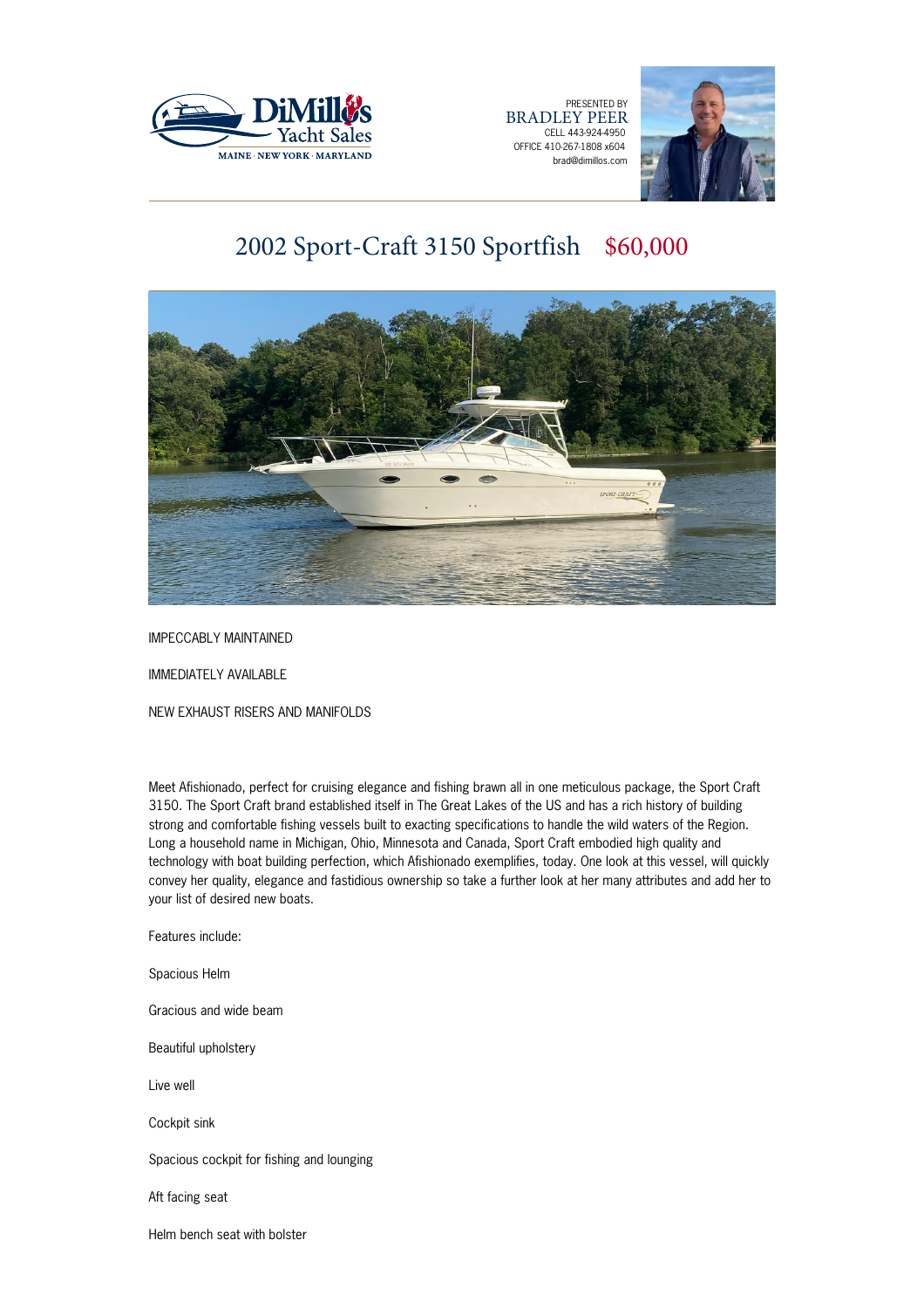Fishing set-up and rod storage Spacious head Air conditioning and heat Powered engine room hatch New eisenglass with simleys New canvas cockpit cover Garmin radar, chart, VHF and depth finder Brackish water (70% fresh) New Canvas

#### BASIC INFORMATION

| <b>Manufacturer:</b>  | Sport-Craft       | Model:           | 3150 Sportfish |
|-----------------------|-------------------|------------------|----------------|
| Year:                 | 2002              | <b>Category:</b> | Power          |
| <b>Condition:</b>     | Used              | Location:        | West River, US |
| <b>Hull Material:</b> | <b>Fiberglass</b> |                  |                |

### DIMENSIONS & WEIGHT

| Length:            | $31.5$ ft | Beam:                            | 11 ft    |
|--------------------|-----------|----------------------------------|----------|
| Draft - max:       |           | 2.83 ft <b>Bridge Clearance:</b> | 12.83 ft |
| <b>Dry Weight:</b> | 12,000 lb |                                  |          |

#### ENGINE

| Make:               | Mercruiser       | Model:             | 350 Horizon    |
|---------------------|------------------|--------------------|----------------|
| Engine(s):          |                  | Hours:             | 900            |
| <b>Engine Type:</b> | Inboard/Outboard | <b>Drive Type:</b> | Stern          |
| <b>Fuel Type:</b>   | unleaded         | Horsepower:        | 300 horsepower |

#### TANK CAPACITIES

| <b>Fuel Tank:</b>    | 253 gallon - 1 tank(s) <b>Fresh Water Tank:</b> | 40 gallon - 1 tank(s) |
|----------------------|-------------------------------------------------|-----------------------|
| <b>Holding Tank:</b> | 30 gallon - 1 tank(s)                           |                       |

ACCOMODATIONS